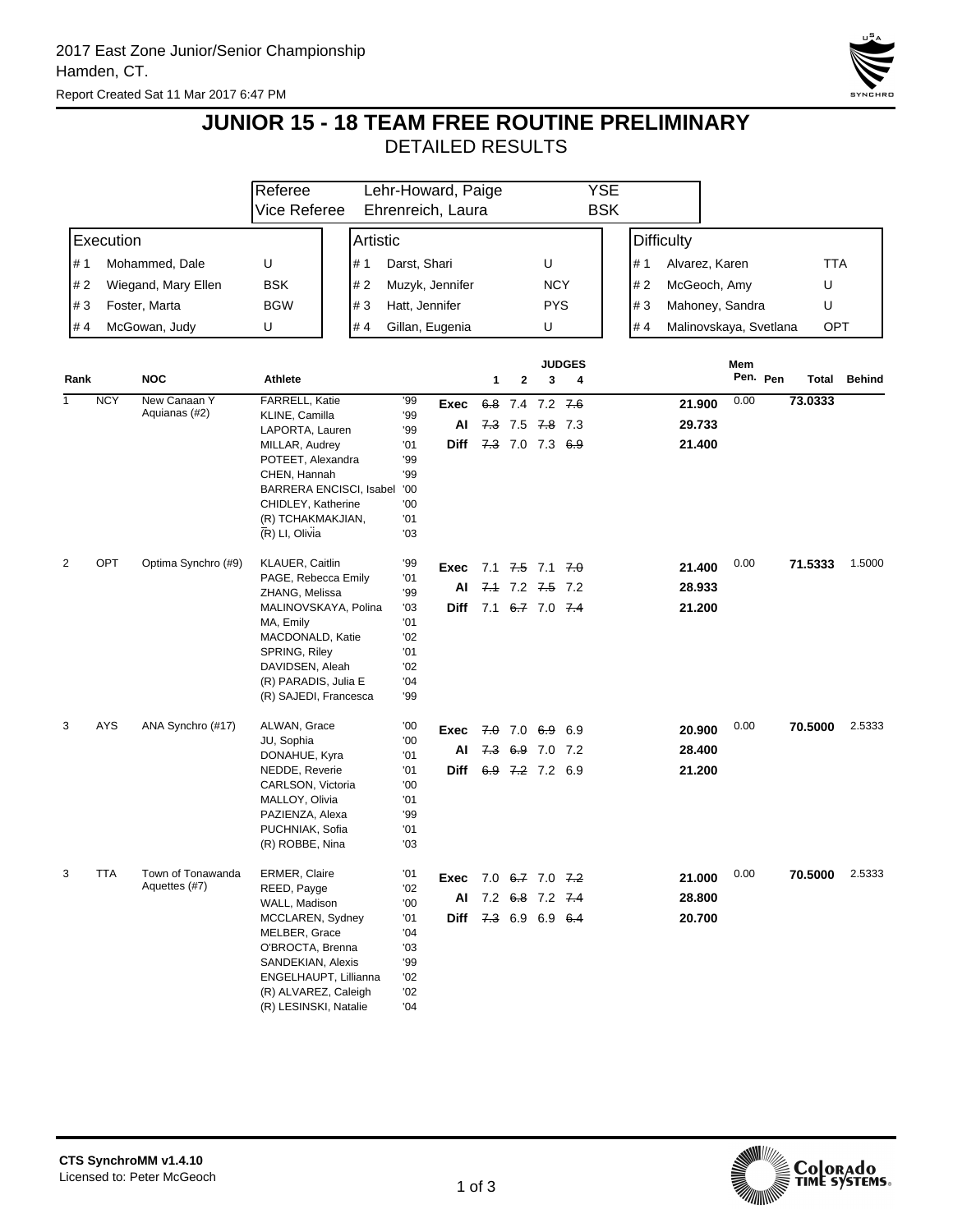

## **JUNIOR 15 - 18 TEAM FREE ROUTINE PRELIMINARY**

DETAILED RESULTS

|                |            |                                        |                                           |            |                               |                      |                         |               | <b>JUDGES</b> |        |         |          |                        |               |
|----------------|------------|----------------------------------------|-------------------------------------------|------------|-------------------------------|----------------------|-------------------------|---------------|---------------|--------|---------|----------|------------------------|---------------|
| Rank           |            | <b>NOC</b>                             | <b>Athlete</b>                            |            |                               | 1                    | 2                       | 3             | 4             |        |         | Pen. Pen | Total                  | <b>Behind</b> |
| $\overline{5}$ | <b>BSK</b> | <b>Swimkins</b>                        | LANGE, Anna                               | '00        | Exec                          | 6.5                  |                         | $7.5$ 6.5 7.5 |               | 21.000 | 0.00    |          | 70.1000                | 2.9333        |
|                |            | Synchronized<br>Swimming (#5)          | LATCHFORD, Brianna                        | '00<br>'01 | Al                            |                      | $7.0$ 7.1 $7.6$ 7.0     |               |               | 28.400 |         |          |                        |               |
|                |            |                                        | TURECKI, Sohia<br>MCCORY, Emma            | '00        | Diff                          |                      | $7.0$ 6.8 7.4 6.8       |               |               | 20.700 |         |          |                        |               |
|                |            |                                        | NEELEY, Cassandra                         | '00        |                               |                      |                         |               |               |        |         |          |                        |               |
|                |            |                                        | GIBSON, Abigail                           | '00        |                               |                      |                         |               |               |        |         |          |                        |               |
|                |            |                                        | WILSON, Kelly                             | '99        |                               |                      |                         |               |               |        |         |          |                        |               |
|                |            |                                        | LANGE, Isabelle                           | '01        |                               |                      |                         |               |               |        |         |          |                        |               |
|                |            |                                        | (R) LATCHFORD, Ashley                     | '02        |                               |                      |                         |               |               |        |         |          |                        |               |
| 6              | <b>NCY</b> | New Canaan Y                           | LAVECCHIA, Britney                        | '02        | Exec                          |                      | 6.4 6.8 6.9             |               | 6.8           | 20.300 | 0.00    |          | 67.0000                | 6.0333        |
|                |            | Aquianas (#10)                         | PRICE, Sophie                             | '00        | Al                            | 6.7                  |                         | 6.6 6.8 6.7   |               | 26.800 |         |          |                        |               |
|                |            |                                        | REITER, Katherine                         | '00        |                               |                      | $6.6$ $6.5$ $6.7$ $6.7$ |               |               |        |         |          |                        |               |
|                |            |                                        | WALTERS, Victoria<br><b>BRIENT, Emily</b> | '01<br>'01 | Diff                          |                      |                         |               |               | 19.900 |         |          |                        |               |
|                |            |                                        | HOYT, Sarah                               | '01        |                               |                      |                         |               |               |        |         |          |                        |               |
|                |            |                                        | DEVALENCIA, Camila                        | '02        |                               |                      |                         |               |               |        |         |          |                        |               |
|                |            |                                        | GLATZHOFER, Brooke                        | '00        |                               |                      |                         |               |               |        |         |          |                        |               |
| 7              | <b>SCM</b> | Synchro-Maids YWCA                     | D'AMICO, Paige                            | '01        | Exec                          |                      | 6.4 6.5 6.4 6.8         |               |               | 19,400 | 0.00    |          | 65.3000                | 7.7333        |
|                |            | Central Massachusetts MADDEN, Kristina |                                           | '01        |                               |                      |                         |               |               |        |         |          |                        |               |
|                |            | (#13)                                  | SHARON, Ella                              | '02        | Al                            | 6.5                  | 6.5 6.7 6.8             |               |               | 26,400 |         |          |                        |               |
|                |            |                                        | TANNA, Tanvi                              | '00        | Diff                          |                      | 6.6 6.6 6.4 6.2         |               |               | 19.500 |         |          |                        |               |
|                |            |                                        | TANNA, Anjali<br>ZINK, Eva                | '01<br>'01 |                               |                      |                         |               |               |        |         |          |                        |               |
|                |            |                                        | PICOTTE, Olivia                           | '00        |                               |                      |                         |               |               |        |         |          |                        |               |
|                |            |                                        | PAULSEN, Sophia                           | '03        |                               |                      |                         |               |               |        |         |          |                        |               |
| 8              | <b>YSE</b> | York Synchroettes                      | REXROTH, Marlyse                          | '02        |                               |                      |                         |               |               |        | 0.00    |          |                        | 9.5666        |
|                |            | (#12)                                  | SMYTH, Gillian                            | '01        | Exec                          |                      | 6.0 6.4 $5.9$ 6.5       |               |               | 18.600 |         |          | 63.4667                |               |
|                |            |                                        | FAW, Heather                              | '00        | Al                            |                      | 6.4 6.5 6.9 6.6         |               |               | 26.267 |         |          |                        |               |
|                |            |                                        | FABIE, Alexandra                          | '00        | Diff                          |                      | $6.4$ 6.2 6.2 5.8       |               |               | 18.600 |         |          |                        |               |
|                |            |                                        | FAIRLAMB, Lydia                           | '99        |                               |                      |                         |               |               |        |         |          |                        |               |
|                |            |                                        | FRENNBORN, Emma<br>NEIDIG, Korra          | '98<br>'98 |                               |                      |                         |               |               |        |         |          |                        |               |
|                |            |                                        | SMITH, Jordan                             | '98        |                               |                      |                         |               |               |        |         |          |                        |               |
|                |            |                                        |                                           |            |                               |                      |                         |               |               |        |         |          |                        |               |
| 9              | HHC        | Hamden Heronettes<br>(#16)             | CHA, Alexia<br>VONBEEDEN, Natasha         | '02<br>'02 | Exec                          |                      | 6.5 6.5 6.3 6.6         |               |               | 19.500 | $-0.75$ |          | 63.4500                | 9.5833        |
|                |            |                                        | ALLISON, Maya                             | '01        | Al                            |                      | 6.3 $6.2$ 6.5 $6.6$     |               |               | 25.600 |         |          |                        |               |
|                |            |                                        | MASSARI, Mariah                           | '01        | Diff                          |                      | $6.7$ $6.4$ 6.5 6.2     |               |               | 19.100 |         |          |                        |               |
|                |            |                                        | O'KEEFE, Grace                            | '02        |                               |                      |                         |               |               |        |         |          |                        |               |
|                |            |                                        | (R) CHERVENAK, Carly                      | '00        |                               |                      |                         |               |               |        |         |          |                        |               |
| 10             | MST        | M Synchronized                         | GU, Grace                                 | '01        | Exec                          |                      | $5.9$ 6.4 6.2 6.6       |               |               | 18.900 | $-0.25$ |          | 63.2500                | 9.7833        |
|                |            | Swimming Team (#14)                    | KIM, Amanda                               | '03        |                               | AI 6.6 6.3 6.4 6.4   |                         |               |               | 25.600 |         |          |                        |               |
|                |            |                                        | KIM, Claudia Dayae<br>MATSUI, Erica       | '02<br>'01 |                               | Diff 6.3 6.9 6.2 6.3 |                         |               |               | 19.000 |         |          |                        |               |
|                |            |                                        | MUSTARD, Maria Ko                         | '03        |                               |                      |                         |               |               |        |         |          |                        |               |
|                |            |                                        | JIANG, Alice                              | '01        |                               |                      |                         |               |               |        |         |          |                        |               |
|                |            |                                        | BERNARDES, Julia Vieira                   | '04        |                               |                      |                         |               |               |        |         |          |                        |               |
| 11             | <b>CBS</b> | Cambridge Synchro                      | BERGER, Allegra                           | '99        | <b>Exec</b> 6.1 6.2 $6.0$ 6.7 |                      |                         |               |               | 18.600 | 0.00    |          | <b>62.9667</b> 10.0666 |               |
|                |            | (#1)                                   | FALVEY, Blythe                            | '03        |                               |                      |                         |               |               |        |         |          |                        |               |
|                |            |                                        | LERNER-GILL, Siena                        | '03        |                               | AI 6.4 6.4 6.6 6.5   |                         |               |               | 25.867 |         |          |                        |               |
|                |            |                                        | MCKINNON, Boston                          | '02        |                               | Diff 6.5 5.9 6.3 6.0 |                         |               |               | 18.500 |         |          |                        |               |
|                |            |                                        | SAINT-OURENS, Juliette<br>WOLFF, Ella     | '02<br>'03 |                               |                      |                         |               |               |        |         |          |                        |               |
|                |            |                                        | <b>BAIN, Rosemary</b>                     | '01        |                               |                      |                         |               |               |        |         |          |                        |               |
|                |            |                                        | KILTY, Isabel                             | '02        |                               |                      |                         |               |               |        |         |          |                        |               |